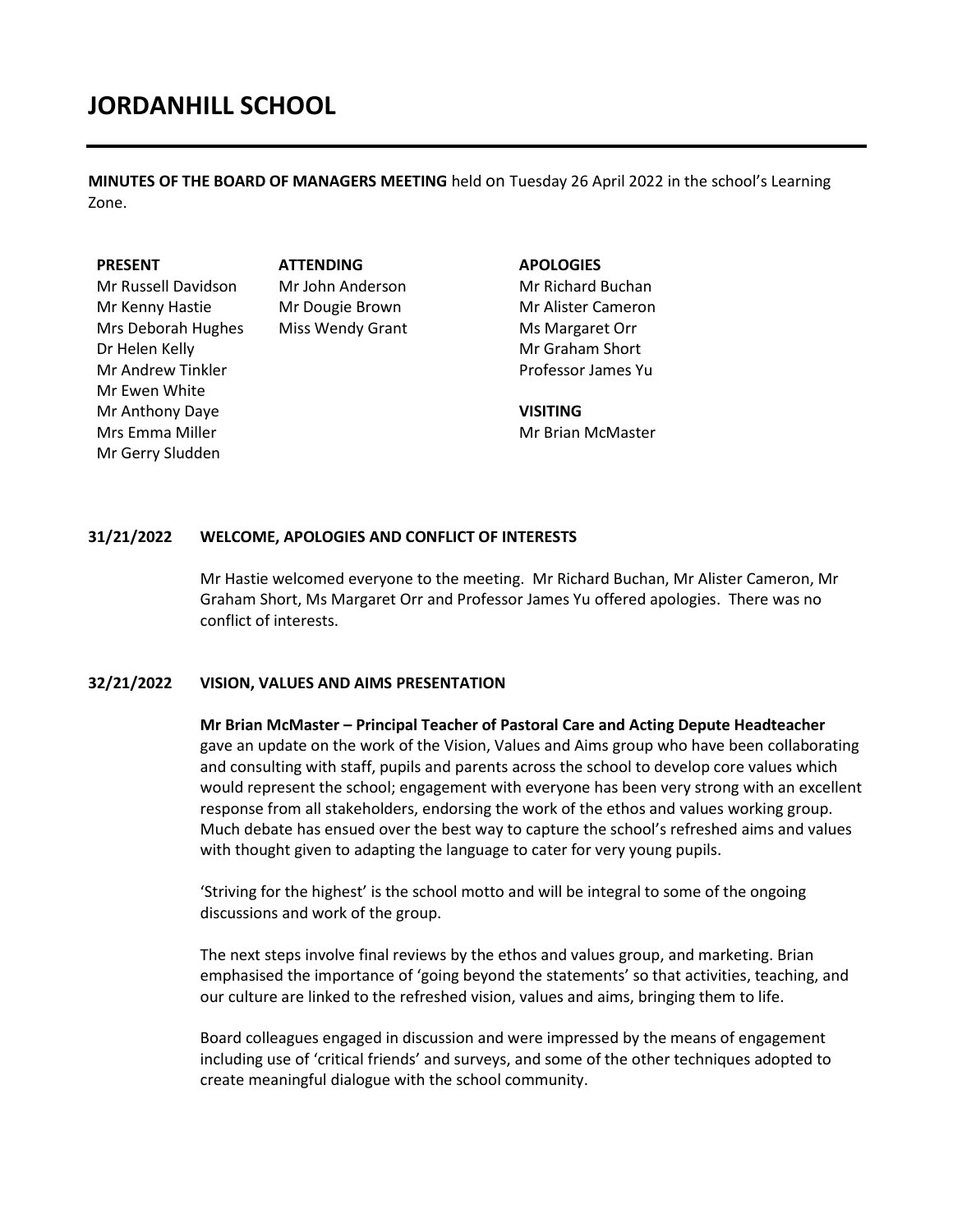# **33/21/2022 PREVIOUS MEETINGS**

The minutes of 15 March were approved following an amendment to the minuted H&S item, which forms part of the rector's oral update to follow (35/21/2022). There were no items on the action grid and the work plan was reviewed for information.

# **34/21/2022 MATTERS ARISING**

One confidential item was noted for discussion.

# **35/21/2022 RECTOR AND CONVENOR: ORAL UPDATE**

## **Health and Safety**

Mr Anderson referred to the March meeting's discussion around health and safety and confirmed the school had considered the frequency of external audits, that being 5 years for Jordanhill School, and in doing so it was apparent following engagement with other neighbouring schools that it was reasonable to conclude this was 'the norm' and the school would continue in this cycle, unless any exceptions or risks were to present themselves and encourage more frequency.

He also reminded colleagues of some key information which tests practice:

- Yearly review carried out by the health and safety committee
- Bursar, rector, and facilities manager receive health and safety updates from Navigator Law, the Health and Safety Executive and from SSERC (Scottish Schools Education Research Centre)
- External annual fire risk assessment is undertaken by competent engineers
- Every 5 years, external audit of all health and safety (in-keeping with the independent sector)
- HMIe annual engagement visit.

The role of board members was discussed with respect to health and safety. Mr Anderson reminded board members that they do carry a legal responsibility for health and safety and should exercise their duty by reviewing the school's H&S policy, asking questions, interrogating reports, and asking the school management team for all relevant information that will satisfy them that there exists a diligent (and proportionate) health and safety culture.

## **COVID**

Mr Anderson shared the recent updates to mitigations effective from 1 May. A communication would be shared with the parental body outlining key changes shortly. With these changes, parents' evenings can take place face to face, prizegiving this year would take place at the church, trips can now be freely arranged, sports day will go ahead, and the summer concert will similarly go ahead.  $CO<sub>2</sub>$  monitoring continues in school and Mr Anderson pointed out the device that was being used to track levels in the school.

## **School Updates**

The school spent some budget in February upgrading the primary cloakroom and this area has been recarpeted and painted and kitted out with some new furniture and is the home of a new reading scheme. Photos were shared and primary colleagues very happy with this investment.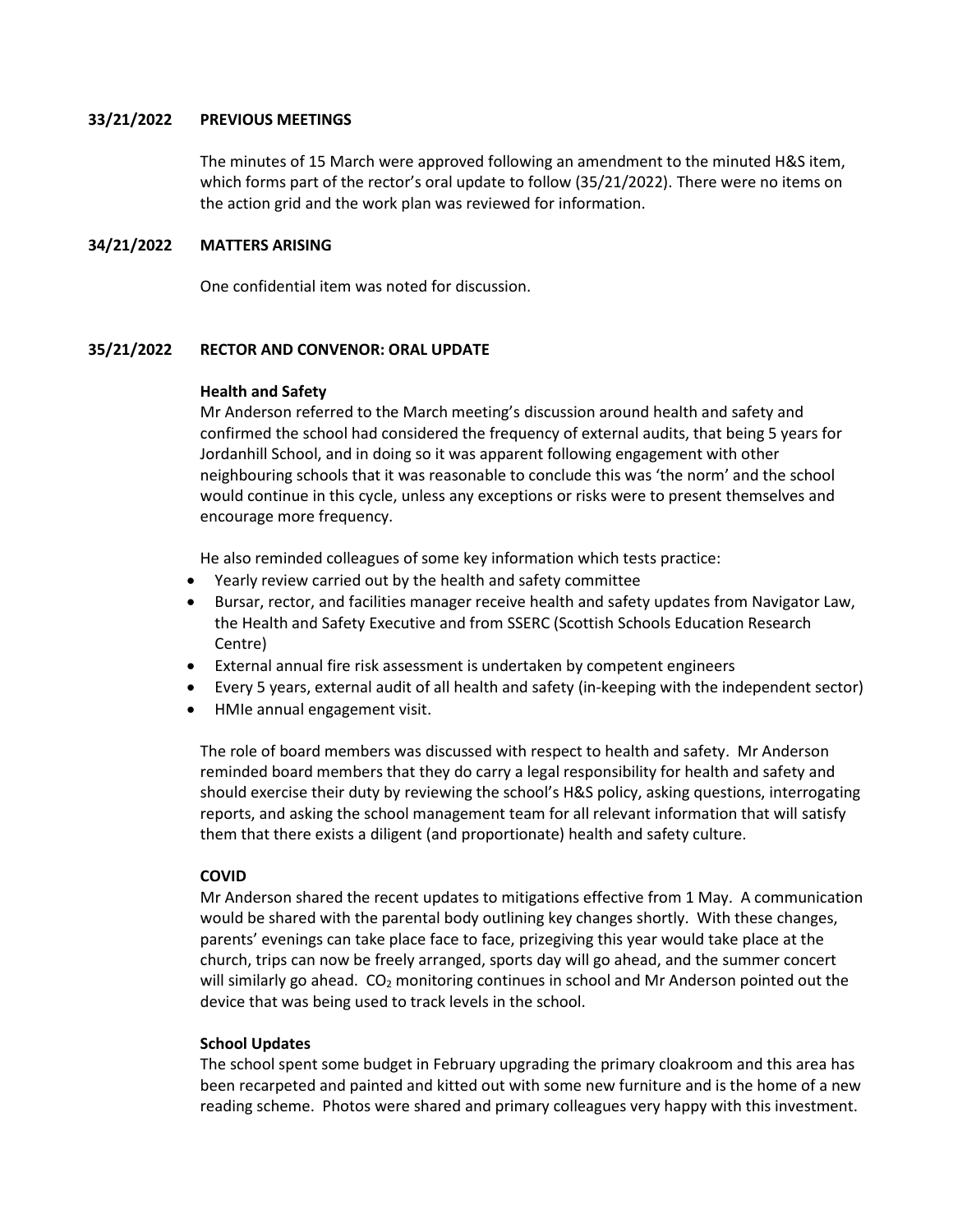Mr Anderson shared some information on staffing, including the retiral Dr MacMillan from Physics who had served for over 30 years. He discussed changes to the health and food technology curriculum and a vacancy for a new 0.6fte teacher in the new session.

The rector offered photos of the school's newest member of the team, a Therapet dog named Harley who is joining us to help support general health and wellbeing and maybe helpful for reluctant readers.

Finally, the rector spoke about school IT projects underway, including the primary tablet pilot and the use of Seesaw, a possible text messaging service and a new management information system. There was some discussion amongst board colleagues around the pace of use of IT screens and concerns that today's society is moving at such pace that time away from screens is at a premium as young people use devices in school and at home and do not get enough time away. Mr Anderson confirmed that in school jotters and textbooks were still very much the primary resource for teaching and learning and pupils can individualise the use of chromebooks to support their own learning needs.

## **36/21/2022 DEVELOPMENT OFFICE**

The rector and bursar offered an update on the very challenging recruitment market and the delay in filling the post of Director of Development. This vacancy is now being handled by an agency.

The board discussed creative ideas to encourage interest and the right candidate, however the market has changed quite significantly and many people in the fundraising industry have developed their desire to work at home and not be in the workplace, which does not suit the needs of Jordanhill School. The board also discussed the need for an individual to offer the school appropriate advice and expertise so that the fundraising strategy adopted was one that led to positive relations with the community and funding for key projects.

More information and discussion will return to future meetings.

## **37/21/2022 RISK PLAN**

Board members reviewed the latest issue of the risk plan which they confirmed was informative and proportionate. Mr Anderson highlighted some new additions under reputation, health and safety and compliance which had been obtained following a review of guidance from the Department for Education guidance in England. The board confirmed their acceptance of the current plan which they felt was accurate and proportionate in capturing the risks and mitigations.

## **38/21/2022 SAFEGUARDING**

Mr Brown, depute rector offered a very full and informative self-evaluation of child protection and safeguarding. He explained some of the standard processes and procedures undertaken at school level and detailed how the school engages with external agencies to support children.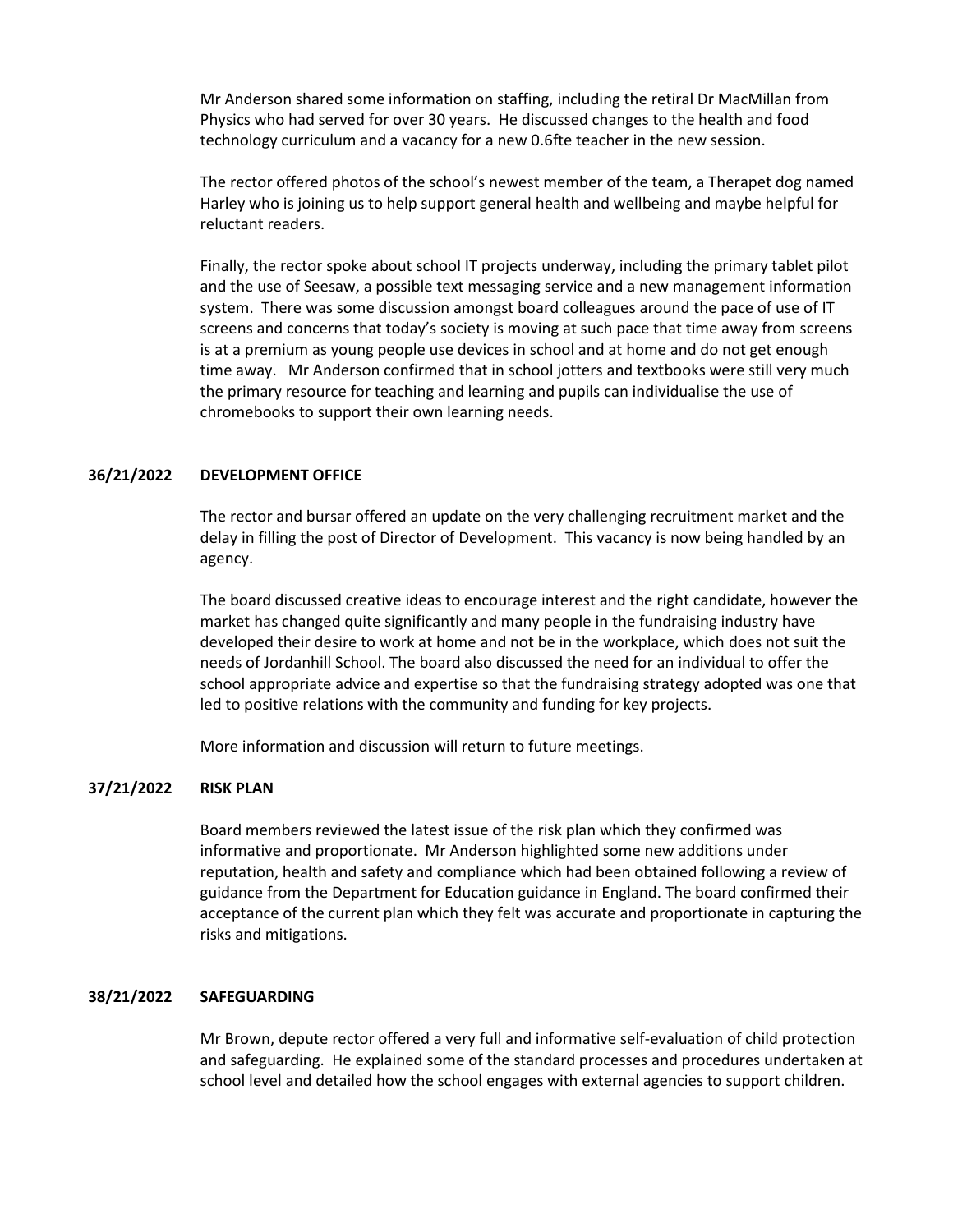Mr Brown talked about caseloads, indicators, supports from the city, and the very good knowledge key personnel in school have of pupils and their family situations.

Current priorities around safeguarding are explicit in the School Improvement Plan and one priority is how we coordinate and evaluate the work of our wider support team which includes the recent appointment of our very experienced home support worker, our link social worker and any other relevant links.

The school is hoping to embark on a joint safeguarding and child protection pilot programme with SCIS (Scottish Council of Independent Schools). Mr Brown will offer further details when this is confirmed but it is anticipated that this project will add a further level of scrutiny to the practices of the school.

The board were content with the wide expanse of work in this very important area of school life.

## **39/21/2022 FINANCE AND BUDGET**

Mr Anderson and Miss Grant offered a commentary on the latest budget projection and settlement for recurrent grant for the new financial year 2022-23 which the school received confirmation of on 30 March.

The Scottish Government offered their commitment to meeting national insurance and pay increases including: the teacher pay settlement; Local Government pay; or amendments to the Glasgow Living Wage.

They also acknowledged, although have not funded, exceptional energy costs and inflation, however they have offered a willingness to engage in further supportive dialogue as the year advances. A £40,000 grant for family leave/long term absence cover was offered.

The school must implement its first phase of removal of the teacher staffing cap to help meet the 21-hour teacher contract which is pending with some of this year's budget settlement.

No additional support forloss of income in the refectory and in school lettings was offered by the Scottish Government.

The board commented positively on the budget settlement and timing, noting that this allowed the school to plan appropriately for 2022-23.

#### **40/21/2022 CONFIDENTIAL ITEM**

A confidential item was discussed.

## **41/21/2022 DATE OF NEXT MEETING**

7 June 2022